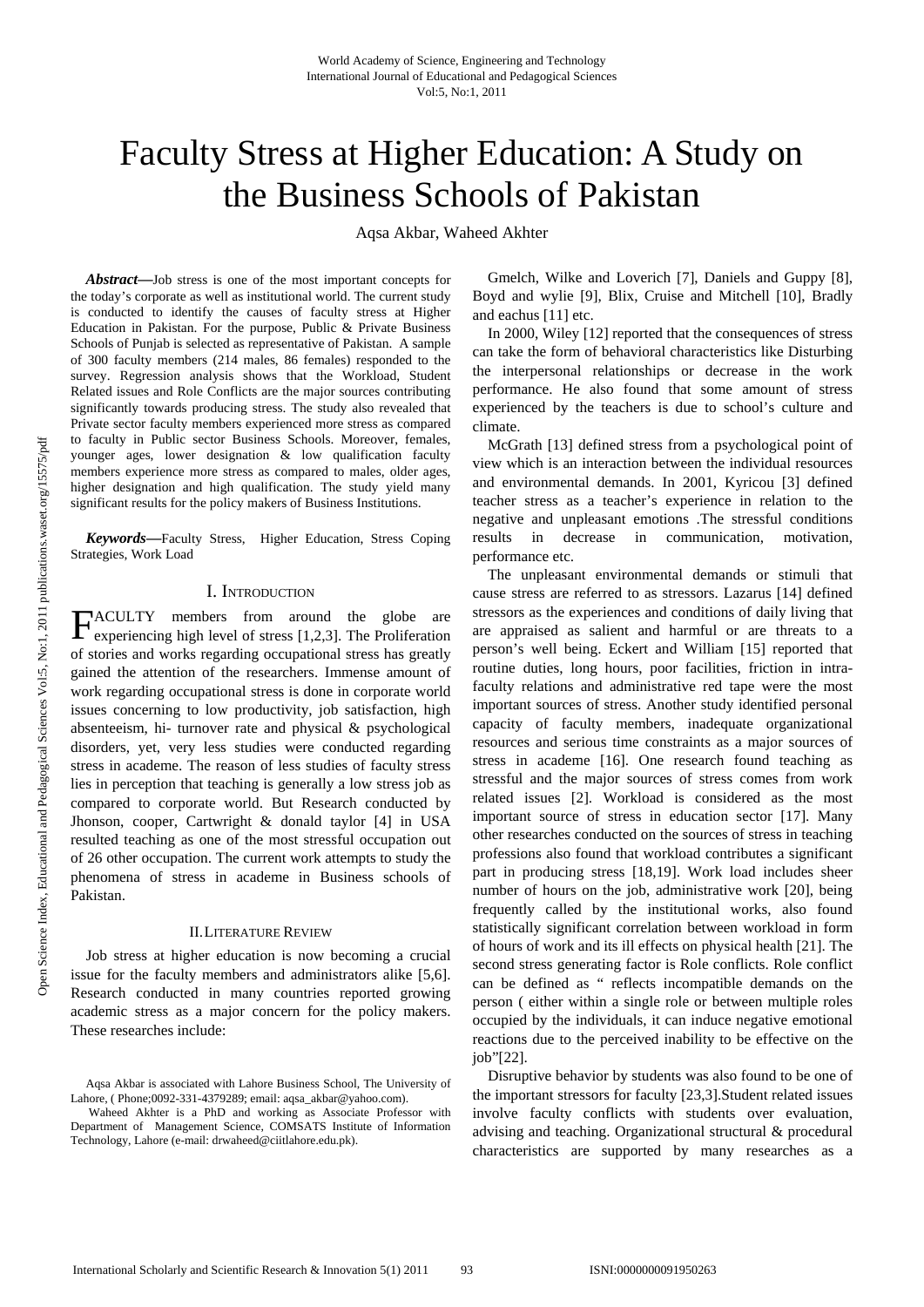considerable source of stress [24,25]. Organizational structural and procedural characteristics involve decision making process, management styles, performance appraisal, support for research, rules & regulation etc. Abouserie [26] found poor relationship with colleagues as one of the important factors producing stress.

# III. OBJECTIVES OF THE STUDY

The objectives of the study are three folded, first; to identify the sources of faculty stress in Business schools of Pakistan. Second, To identify whether the faculty stress varies with respect to background variables such as gender, age, salaries and qualification etc. Third, to identify the leading stress coping strategies, faculty members of the Business schools of Punjab adopt to reduce or eliminate stress.

## IV. RESEARCH METHODOLOGY

Selection of variables causing stress is developed from the literature review and informal interviews conducted by the researcher with some of the faculty members of Business Schools. Firstly, heavy literature review is being studied to get the preliminary concept about the phenomena. Most of the items in the instrument is adopted by the Gmelch's famous index [21] constructed particularly for the faculty members, Faculty stress Index (FSI). Initially, a series of around 30 informal interviews were conducted by the researcher with the faculty members of the Business Schools of Punjab to get the information about the stressors, they experiencing during their tenure. Faculty members were asked to reply to identify the stressors, they encounter during their working hours. The informal interviews with the faculty members played a significant role to structure the questionnaire. The first draft of the questionnaire was again made check by some of the senior faculty members to get valuable suggestions. After little modifications advised by those members, the final draft of the questionnaire was constructed and as a pretesting (Pilottesting), made it fill by 30 faculty members to ensure the reliability of each independent variable entered and to consider the instrument worthy for detailed investigation. Every item in the instrument is logically linked with the objectives of the study, backed by the literature review and the responses from the interviews of faculty members, which ensures its validity (measuring what it is designed to measure). The instrument consists of three parts. First part consists of questions related to demographic variables such as age, salary, designation, gender etc. Second part involves questions related to measurement of various stressors identified as potential source of stress. The variables identified as causing stress are 1. Workload(WL); 2. Poor Peer relationships(PPR); 3. Student related issues(SRI); 4. Inadequate Organizational resources(IOR); 5. Organizational structural & procedural Characteristics (0SPC). The third part consists of questions related to coping strategies, faculty members prefer to reduce or eliminate stress, developed by Gmelch [27].The research is conducted in natural settings at cross-sectional level. Around 350 questionnaires were send to permanent faculty members of 17 Public & 14 Private Business schools/institutions of Punjab. First the stratified random sampling is done to make two strata belonging to Public and Private sector Business Schools. Then number of faculty members from public & private universities is determined according to the proportional allocation which is 147 from Public and 203 from Private sector Business Schools. Convenience sampling technique is used to collect the data from the permanent full time male & female faculty members. Out of 350 questionnaires, 300 questionnaires were return and used for the analysis.

## V. RESULTS

Multiple regression analysis is applied to determine the significance predators of faculty stress. Table I displays the significance of F-statistics (p-value $<0.05$ ) verifying that the regression model is highly reliable to predict variance in faculty stress.

| TARLE I                                       |
|-----------------------------------------------|
| ANALYSIS OF VARIANCE(FACULTY STRESS IN PUBLIC |
| & PRIVATE BUSINESS SCHOOLS)                   |

| Sum of Squares Df Square |     | Mean   | F      | Sig.              |
|--------------------------|-----|--------|--------|-------------------|
| 213.740                  | 6   | 35.623 | 72.876 | .000 <sup>a</sup> |
| 142.247                  | 291 | .489   |        |                   |
| 355.987                  | 297 |        |        |                   |

a. Predictors: (Constant), IOR, PPR, SRI, OSPC, WL, RC

Table II shows the multiple regression model for faculty stress with independent variables . it is found that workload, student related issues & role conflicts are the factors significantly associated with faculty stress ( $p$ -value  $< 0.05$ ). whereas variables such as poor peer relationships , inadequate organizational resources and organizational structural & procedural characteristics have no impact on the faculty stress  $(p-value > 0.05)$ .

TABLE II MULTIPLE REGRESSION MODEL FOR FACULTY STRESS WITH INDEPENDENT FACTORS

|                                                           | Unstandardized<br>Coefficients |            | Standardized<br>Coefficients |         |         |
|-----------------------------------------------------------|--------------------------------|------------|------------------------------|---------|---------|
| Model                                                     | B                              | Std. Error | Beta                         | T       | Sig.    |
| (Constant)                                                | .366                           | .207       |                              | 1.764   | .079    |
| Workload                                                  | .453                           | .072       | .351                         | 6.321   | $.000*$ |
| Poor Peers Relationships                                  | .081                           | .053       | .073                         | 1.545   | .124    |
| <b>Student Related Issues</b>                             | .214                           | .051       | .206                         | 4.221   | $.000*$ |
| <b>Role Conflicts</b>                                     | .135                           | .029       | .283                         | 4.692   | $.000*$ |
| Organizational Structural &<br>procedural Characteristics | $-.024$                        | .047       | $-.029$                      | $-.507$ | .613    |
| Inadequate<br>Organizational<br>Resources                 | .073                           | .067       | .061                         | 1.087   | .278    |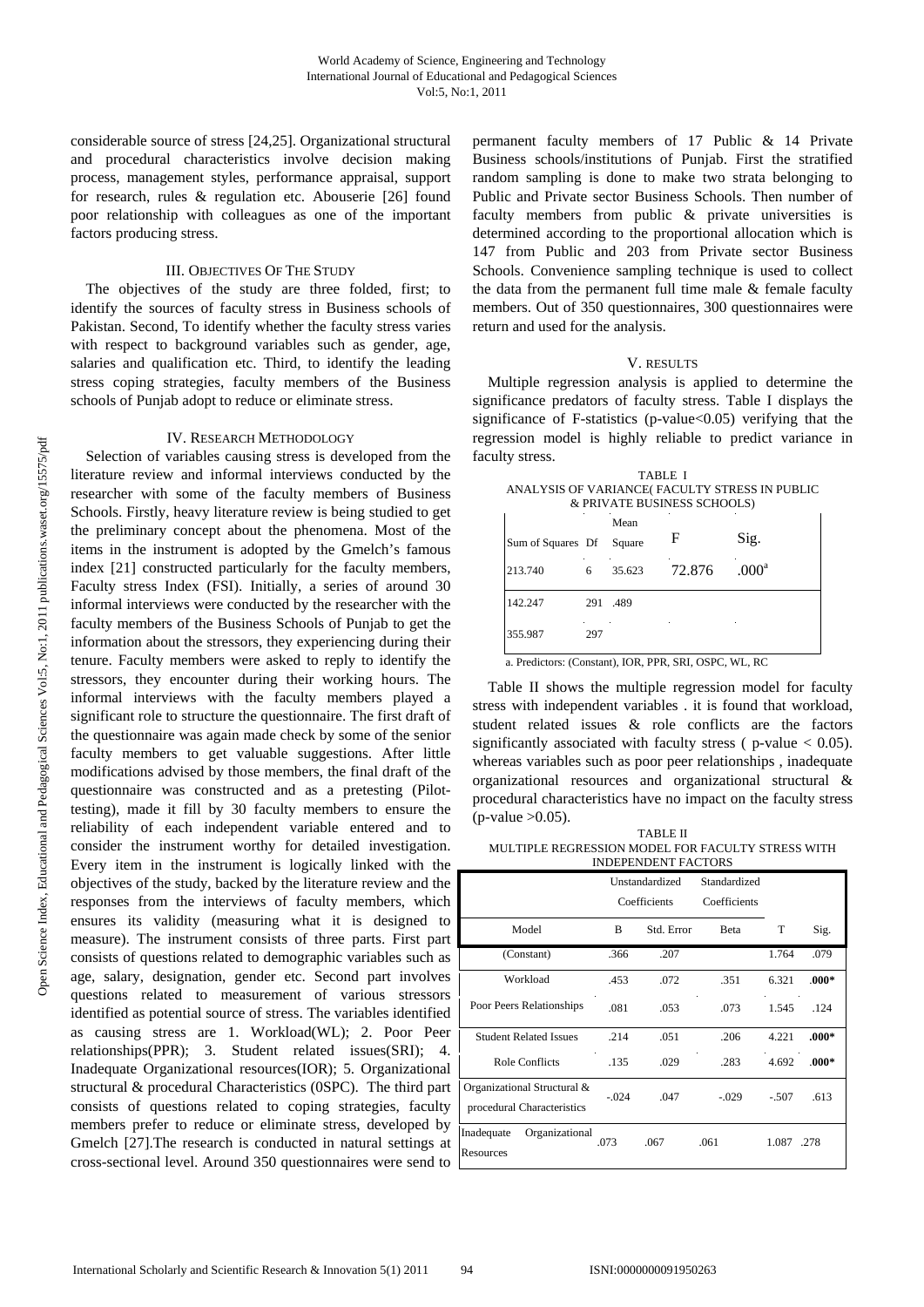#### (\* Significant at 0.05 level, 2-tailed)

Moreover independent t-test and one way ANOVA are applied to check whether any significant difference exists among the stress scores of faculty members of different background variables such as gender, age, salary, qualification & designation. Table III shows that there is a significant difference exists between the stress scores of male & female faculty members (p-value<.05). According to the stress means, female faculty members experience more stress (mean, 3.88) as compared to male faculty members (mean 3.22). The reason behind females experiencing more stress is embedded in Pakistani cultural settings. In Pakistan, there is generally high pressure exerted on females to maintain balance between job & family demands, moreover, working in a maledominated society is another cause of experiencing more stress as compared to male faculty members. The table also shows that faculty in Private sector Business schools experience more stress (mean 3.52) as compared to faculty in Public sector Business Schools (mean 3.26), thus significant difference exists among the stress scores of Public & private sector faculty members (p-value <0.05).

TABLE III COMPARISON OF THE MEANS FOR OVERALL STRESS BETWEEN THE MALE & FEMALE FACULTY MEMBERS

| Gender             | N   | Mean | Std.             | t-value  | Sig.     |
|--------------------|-----|------|------------------|----------|----------|
|                    |     |      | <b>Deviation</b> |          |          |
| Male               | 213 | 3.22 | 1.11             |          |          |
| Female             | 85  | 3.88 | 0.89             | 5.379*   | $0.00*$  |
| <b>Institution</b> |     |      |                  |          |          |
| Public             | 129 | 3.26 | 1.10             |          |          |
| Private            | 169 | 3.52 | 1.08             | $-2.003$ | $0.046*$ |
|                    |     |      |                  |          |          |

(\*Significant at 0.05 level, 2-tailed test)

Table IV shows that there is significant difference exists among the stress scores of faculty members at different designation levels (p-value  $\langle 0.05 \rangle$ ). According to Table V, the average stress of faculty at lower designation is higher as compared to faculty at higher designation (Average stress scores moves in descending order), resulting that as the designation moves up, the stress level moves down.

| TABLE IV                                  |
|-------------------------------------------|
| ONE-WAY ANOVA REPRESENTS OVERALL STRESS & |
| <b>DESIGNATION</b>                        |

|                | Sum of         |        | Mean          |       |      |
|----------------|----------------|--------|---------------|-------|------|
| <b>Stress</b>  | <b>Squares</b> | Df     | <b>Square</b> | F     | Sig. |
| <b>Between</b> |                |        |               |       | 0.00 |
| Groups         | 86.61          | 4.00   | 21.65         | 23.55 | *    |
| Within Groups  | 269.38         | 293.00 | 0.92          |       |      |
| Total          | 355.99         | 297.00 |               |       |      |

(\* Significant at 0.05)

TABLE V MEANS OF THE STRESS EXPERIENCED AT DIFFERENT DESIGNATION LEVELS

| <b>Designation</b>         | N   | Mean | <b>Std. Deviation</b> |
|----------------------------|-----|------|-----------------------|
|                            |     |      |                       |
| Lecturer                   | 203 | 3.68 | 0.92                  |
| <b>Assistant Professor</b> | 45  | 3.48 | 0.99                  |
| <b>Associate Professor</b> |     | 1.58 | 1.17                  |
| <b>Professore</b>          | 23  | 2.40 | 0.98                  |
| <b>Dean/HoD</b>            | 23  | 2.18 | 1.21                  |

Table VI shows that significant difference exists among the stress scores of faculty members at different qualification level (p-value<0.05). Table VII shows the average stress scores of faculty members at different qualification level. It is clearly found that faculty, who are at lower level of qualification experience more stress as compared to faculty who are at highly qualified. Thus stress scores and qualification also moves in opposite direction. The higher the qualification level, the lower the stress scores.

|                | ONE-WAY ANOVA REPRESENTS STRESS & OUALIFICATION | <b>TABLE VI</b> |               |      |         |
|----------------|-------------------------------------------------|-----------------|---------------|------|---------|
|                |                                                 | <b>ANOVA</b>    |               |      |         |
|                | Sum of                                          |                 | Mean          |      |         |
|                | <b>Squares</b>                                  | Df              | <b>Square</b> | F    | Sig.    |
| <b>Between</b> |                                                 |                 |               |      |         |
| Groups         | 74.27                                           | 3.0             | 24.7          | 25.8 | $0.00*$ |
| Within         |                                                 |                 |               |      |         |
| Groups         | 281.72                                          | 294.0           | 0.9           |      |         |
| Total          | 355.99                                          | 297.0           |               |      |         |

(\* Significant at 0.05)

TABLE VII AVERAGE STRESS SCORES WITH RESPECT TO DIFFERENT QUALIFICATION LEVELS

|                      |       | <b>Descriptive</b> |                       |
|----------------------|-------|--------------------|-----------------------|
| <b>Oualification</b> | N     | Mean               | <b>Std. Deviation</b> |
|                      | 169.0 |                    |                       |
| <b>Masters</b>       | 0     | 3.69               | 0.95                  |
| <b>MPhill/MS</b>     | 75.00 | 3.51               | 0.81                  |
| Phd                  | 8.00  | 2.94               | 1.33                  |
| Post-Doc             | 46.00 | 2.28               | 1.23                  |

The ANOVA table VIII clearly shows that there is highly significant differences exist among the stress scores of faculty members at different salary scales (p-value<0.05). Table IX shows the average stress of faculty members in different salary ranges which tells that low salary level produce more stress as compared to high salary levels.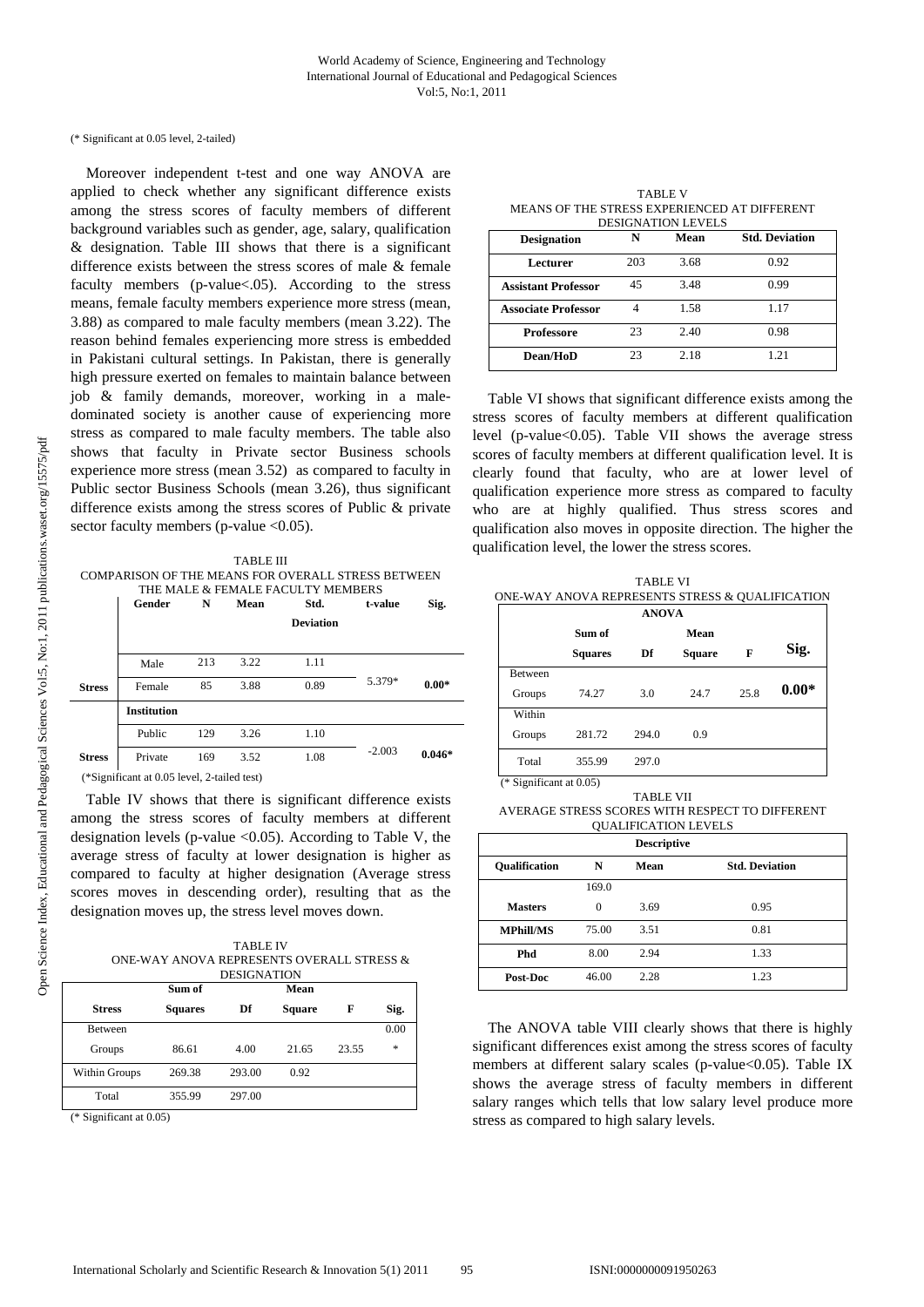TABLE VIII ONE-WAY ANOVA REPRESENTS STRESS & SALARIES

| <b>Stress</b>         | Sum of Squares Df |     | Mean Square F |        | Sig.    |
|-----------------------|-------------------|-----|---------------|--------|---------|
| <b>Between Groups</b> | 46.666            | 4   | 11.666        | 11.051 | $.000*$ |
| Within Groups         | 309.321           | 293 | 1.056         |        |         |
| Total                 | 355.987           | 297 |               |        |         |

(\* Significant at 0.05 level)

TABLE IX AVERAGE STRESS SCORES WITH RESPECT TO DIFFERENT SALARY RANGES

| Salary Range in Rs.(000) | N   | <b>Stress Mean</b> | <b>Std. Deviation</b> |
|--------------------------|-----|--------------------|-----------------------|
| Below 25                 | 61  | 3.83               | 0.86                  |
| 25-34                    | 113 | 3.58               | 0.91                  |
| $35 - 44$                | 44  | 3.53               | 1.01                  |
| 45-54                    | 7   | 2.95               | 1.34                  |
| 55 and Above             | 73  | 2.76               | 1.27                  |

The result of the One-way ANOVA(table X) shows that there is highly significant difference exists among the stress scores of faculty members because of their ages (p-value  $< 0.05$ ).

TABLE X ONE-WAY ANOVA REPRESENTS STRESS & AGES **Sum of Mean** 

| <b>Stress</b>         | Sum of         |     | Mean               |   |      |
|-----------------------|----------------|-----|--------------------|---|------|
|                       | <b>Squares</b> | df  | <b>Square</b>      | F | Sig. |
| <b>Between Groups</b> | 64.813         | 3   | 21.604 21.81 .000* |   |      |
| Within Groups         | 291.174        | 294 | .990               |   |      |
| Total                 | 355.987        | 297 |                    |   |      |

(\* Significant at 0.05)

The descriptive (table XI) showing the average stress scores of faculty members with respect to their ages are as follows:

TABLE XI AVERAGE STRESS SCORES WITH RESPECT TO DIFFERENT AGE

| <b>LEVELS</b>       |    |     |      |                       |  |
|---------------------|----|-----|------|-----------------------|--|
| Age                 | in | N   | Mean | <b>Std. Deviation</b> |  |
| (years)             |    |     |      |                       |  |
| Below 30            |    | 163 | 3.84 | 0.97                  |  |
| 30-39               |    | 73  | 3.51 | 0.82                  |  |
| 40-49               |    | 43  | 2.93 | 1.23                  |  |
| $50 & \text{Above}$ |    | 19  | 1.96 | 1 22.                 |  |

The descriptive table XI shows as high average stress scores is associated with the young faculty members as compared to older ones. As the age increases , the stress decreases.

The leading stress coping strategies are also identified by the faculty members of the Business Schools. Table XII shows the leading stress coping strategies used by faculty members.

TABLE XII RANKINGS OF THE COPING STRATEGIES USED BY FACULTY MEMBERS IN PRIVATE SECTOR

| Rank | <b>Stress Coping Strategies</b>                            | Mean |
|------|------------------------------------------------------------|------|
| 1    | Physical Activity                                          | 2.27 |
| 2    | Self-management techniques                                 | 2.23 |
| 3    | Personal interests                                         | 2.13 |
| 4    | Entertainment                                              | 2.12 |
| 5    | intellectual stimulation                                   | 2.10 |
| 6    | Supportive Attitude                                        | 2.04 |
| 7    | Social interaction                                         | 1.88 |
|      | (Measure on 5-point semantic differential scale; 1 as Most |      |

#### Helpful to 5 as Least Helpful)

It is found from table XII that the most helpful strategy for coping stress preferred by the faculty members is Physical activity with the highest mean, following Self-management techniques, personal interests, entertainment, intellectual stimulation, supportive attitude and social interaction.

## VI. RESULTS AND DISCUSSIONS

Faculty stress at higher education is becoming one of the major issues around the world. As compared to job stress in corporate world, educational institutions were considered to be a sector with low stress at work. With the recent developments such as increased competition, high rate of return etc at the higher education in Pakistan, educational institutions are occupying great deal of attention. The study yield many significant results for the policy makers of Business Institutions. On General, stress is found to be more distracting in Private sector business schools as compared to Public sector. Moreover, female faculty experience more stress as compared to male faculty members. A big reason behind the females having more stress is embedded in working in male-oriented society which is supported by many previous researches such as Flowers [28], Jick & Mitz [29], Nelson & Hitt [30] as well as the interviews conducted by the researcher with the female faculty members of the Business Schools of Punjab. It is found that Workload is the most important stressor from males & female faculty's point of view. The study also found significant insights in the average stress scores of faculty members in these schools with respect to various background variables. It is found that average stress scores of the faculty members in the Business Schools have significant differences due to their designation, as high stress is associated with lower designations, i.e. Lecturer, Assistant Professors. So stress & designation moves in opposite direction; higher the designation, lower will be the stress. Similarly, high stress is associated with faculty members having low qualification and as the qualification increases, stress decreases. The relationship of stress & salaries is also investigated and found that low salaried members experience